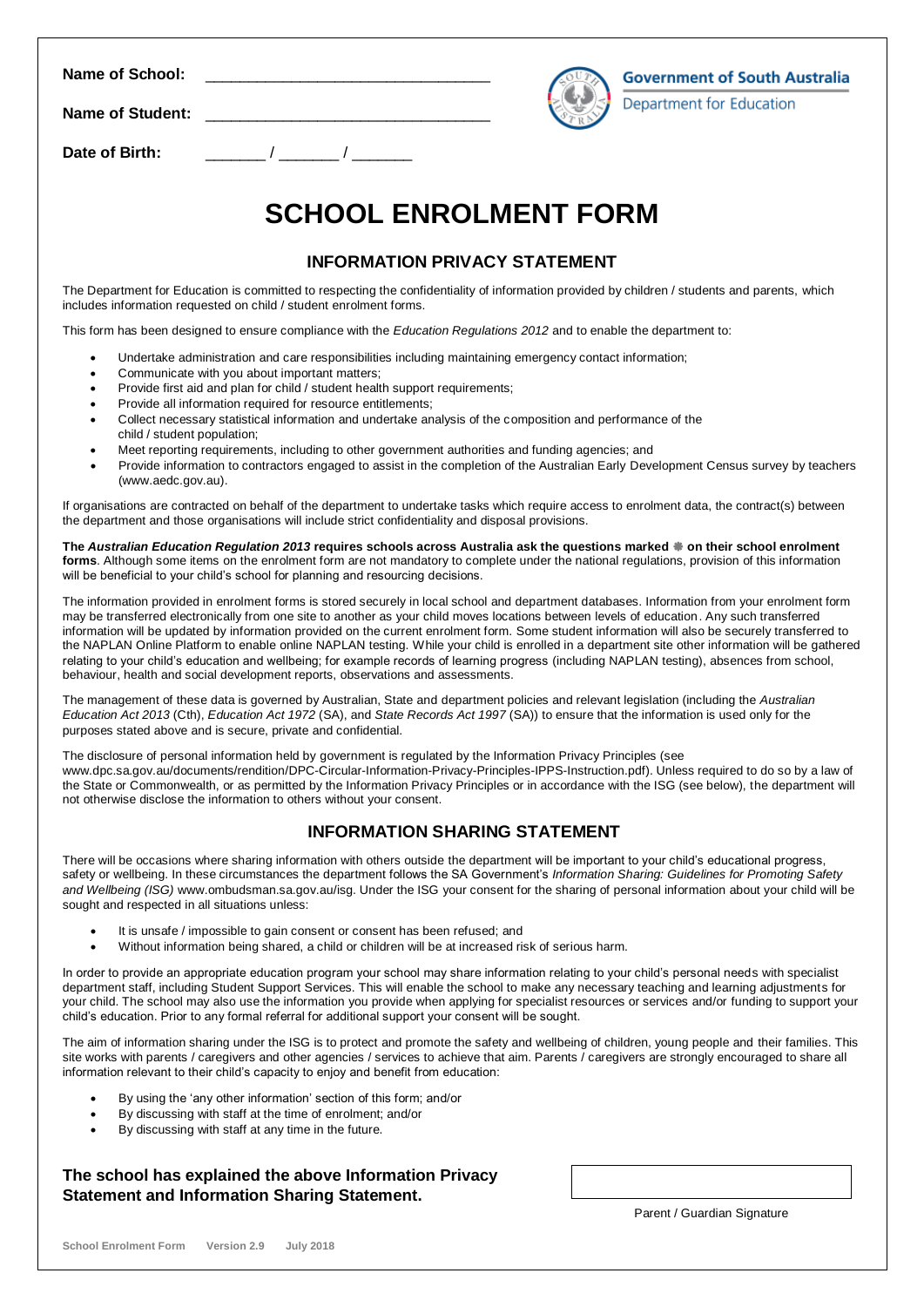**Refer to the occupation groups listed below when completing the questions on page 3.**

| Refer to the occupation groups listed below when completing the questions on page 3.                                                                                                                                                                                                                                                                                                                                                                                                                                                                                                                                                                                                                                                                                                                                                                                                                                                                                                                                                                                                                                                                                                                                                                                                                                                                                                                                                                                 |                                                                                                                                                                                                                                                                                                                                                                                                                                                                                                                                                                                                                                                                                                                                                                                                                                                                                                                                                                                                                                                                                                    |                                                                                                                                                                                                                                                                                                                                                                                                                                                                                                                                                                                                                                                                                                                                                                                                                                                                                                                                                                                                                                                                                                                                                                                                                                                                                                                                                        |                                                                                                                                                                                                                                                                                                                                                                                                                                                                                                                                                                                                                                                                                                                                                                                                                                                                                                                                                                                                                                                                                            |
|----------------------------------------------------------------------------------------------------------------------------------------------------------------------------------------------------------------------------------------------------------------------------------------------------------------------------------------------------------------------------------------------------------------------------------------------------------------------------------------------------------------------------------------------------------------------------------------------------------------------------------------------------------------------------------------------------------------------------------------------------------------------------------------------------------------------------------------------------------------------------------------------------------------------------------------------------------------------------------------------------------------------------------------------------------------------------------------------------------------------------------------------------------------------------------------------------------------------------------------------------------------------------------------------------------------------------------------------------------------------------------------------------------------------------------------------------------------------|----------------------------------------------------------------------------------------------------------------------------------------------------------------------------------------------------------------------------------------------------------------------------------------------------------------------------------------------------------------------------------------------------------------------------------------------------------------------------------------------------------------------------------------------------------------------------------------------------------------------------------------------------------------------------------------------------------------------------------------------------------------------------------------------------------------------------------------------------------------------------------------------------------------------------------------------------------------------------------------------------------------------------------------------------------------------------------------------------|--------------------------------------------------------------------------------------------------------------------------------------------------------------------------------------------------------------------------------------------------------------------------------------------------------------------------------------------------------------------------------------------------------------------------------------------------------------------------------------------------------------------------------------------------------------------------------------------------------------------------------------------------------------------------------------------------------------------------------------------------------------------------------------------------------------------------------------------------------------------------------------------------------------------------------------------------------------------------------------------------------------------------------------------------------------------------------------------------------------------------------------------------------------------------------------------------------------------------------------------------------------------------------------------------------------------------------------------------------|--------------------------------------------------------------------------------------------------------------------------------------------------------------------------------------------------------------------------------------------------------------------------------------------------------------------------------------------------------------------------------------------------------------------------------------------------------------------------------------------------------------------------------------------------------------------------------------------------------------------------------------------------------------------------------------------------------------------------------------------------------------------------------------------------------------------------------------------------------------------------------------------------------------------------------------------------------------------------------------------------------------------------------------------------------------------------------------------|
| Group 4<br><b>Other Occupations</b>                                                                                                                                                                                                                                                                                                                                                                                                                                                                                                                                                                                                                                                                                                                                                                                                                                                                                                                                                                                                                                                                                                                                                                                                                                                                                                                                                                                                                                  | Group 3<br>Trades and advanced / intermediate<br>clerical, sales and service staff                                                                                                                                                                                                                                                                                                                                                                                                                                                                                                                                                                                                                                                                                                                                                                                                                                                                                                                                                                                                                 | Group 2<br>Other business managers,<br>Arts / Media / Sportspersons and<br>associate Professionals                                                                                                                                                                                                                                                                                                                                                                                                                                                                                                                                                                                                                                                                                                                                                                                                                                                                                                                                                                                                                                                                                                                                                                                                                                                     | Group 1<br>Senior management in large business<br>organisation, government administration<br>and defence, and qualified professionals                                                                                                                                                                                                                                                                                                                                                                                                                                                                                                                                                                                                                                                                                                                                                                                                                                                                                                                                                      |
| <b>Drivers</b><br>Mobile plant, Production /<br>Processing, Machinery,<br>Other machinery Operators.<br><b>Hospitality staff</b><br>Hotel service supervisor,<br>Receptionist, Waiter,<br>Bar attendant, Kitchen hand,<br>Porter, Housekeeper.<br><b>Office assistants</b><br>Typist, Word processing,<br>Data entry, Business Machine<br>Operator, Receptionist,<br>Office assistant.<br><b>Sales assistants</b><br>Sales assistant,<br>Motor vehicle / Caravan / Parts<br>Salesperson, Checkout operator,<br>Cashier, Bus/train conductor,<br>Ticket seller, Service station<br>attendant, Car rental desk staff<br>street, Vendor, Telemarketer,<br>Shelf stacker.<br>Assistant / aide<br>Trade's assistant, School /<br>Teacher's aide, Dental assistant,<br>Veterinary nurse, Nursing<br>assistant, Museum / gallery<br>attendant, Usher, Home helper,<br>Salon assistant, Animal attendant.<br>Labourers and related workers<br><b>Defence Forces</b><br>Other ranks below senior NCO<br>not included above.<br>Agriculture, horticulture,<br>forestry, fishing, mining worker<br>Farm overseer, Shearer,<br>Wool / hide classer, Farm hand,<br>Horse trainer, Nurseryman,<br>Greenkeeper, Gardener,<br>Tree surgeon, Forestry / logging<br>worker, Miner, Seafarer / fishing<br>hand.<br>Other worker<br>Labourer, Factory hand,<br>Storeman, Guard, cleaner,<br>Caretaker, Laundry worker,<br>Trolley collector, Car park<br>Attendant, Crossing Supervisor. | Tradesmen / women<br>Generally have completed a<br>4 year Trade Certificate, usually<br>by apprenticeship.<br>All tradesmen / women are<br>included in this group.<br><b>Clerks</b><br>Bookkeeper, Bank / PO clerk,<br>Statistical / Actuarial Clerk,<br>Accounting / claims / audit clerk,<br>Payroll clerk, Recording / registry<br>/ filing clerk, Betting clerk,<br>Stores / inventory clerk,<br>Purchasing / order clerk,<br>Freight / transport / shipping clerk,<br>Bond clerk, Customs agent,<br>Customer services clerk,<br>Admissions clerk.<br><b>Skilled Office Staff</b><br>Secretary, Personal assistant,<br>Desktop publishing operator,<br>Switchboard operator.<br><b>Skilled Sales Staff</b><br>Company sales representative,<br>Auctioneer, Insurance agent /<br>Assessor / Loss adjuster,<br>Market researcher.<br><b>Skilled Service Staff</b><br>Aged / Disabled / Refuge / Child<br>care worker, Nanny, Meter<br>reader, Parking inspector, Postal<br>worker, Courier, Travel agent,<br>Tour guide, Flight attendant,<br>Fitness instructor, Casino<br>dealer / supervisor. | Owner / manager<br>Farm, Construction, Import /<br>Export, Wholesale,<br>Manufacturing, Transport,<br>Real estate business.<br>Specialist manager<br>Finance, Engineering, Production,<br>Personnel, Industrial relations,<br>Sales / marketing.<br><b>Financial services manager</b><br>Bank branch manager,<br>Finance / investment / insurance,<br>Broker, Credit / Ioans officer.<br>Retail sales / services manager<br>Shop petrol station,<br>Restaurant club, Hotel / Motel,<br>Cinema, Theatre agency.<br>Arts / media / sports<br>Musician, Actor, Dancer, Painter,<br>Potter, Sculptor, Journalist,<br>Author, Media presenter,<br>photographer, Designer,<br>Illustrator, Proof reader,<br>sportsman / woman, Coach /<br>trainer, Sports official.<br>Associate professionals<br>Generally have diploma /<br>Technical qualifications, Support<br>managers and professionals.<br>Health, Education, Law, Social<br>Welfare, Engineering, Science,<br>Computing<br>Technician / Associate<br>professional.<br><b>Business / administration</b><br>Recruitment / Employment /<br>Industrial relations / Training<br>officer. Marketing / Advertising<br>specialist, Market research<br>analyst, Technical sales<br>representative, Retail buyer,<br>Office / project manager.<br><b>Defence Forces</b><br>Senior Non-Commissioned<br>officer. | Senior executive / manager /<br>department head in industry,<br>commerce, media or other<br>large organisation.<br><b>Public service manager</b><br>(Section head or above),<br>Regional Director, Health /<br>Education / Police / Fire services.<br>Administrator.<br>Other administrator<br>School Principal, Faculty head /<br>Dean, Library / Museum / Gallery<br>director, Research facility director.<br><b>Defence Forces</b><br>Commissioned Officer.<br><b>Professionals</b><br>Generally have degree or higher<br>qualifications and experience in<br>applying this knowledge to:<br>Design, develop or operate<br>complex systems;<br>Identify, treat and advise on<br>problems;<br>And teach others.<br>Health, Education, Law, Social<br>Welfare, Engineering, Science,<br>Computing.<br>Professional.<br><b>Business</b><br>Management consultant,<br>Business analyst, Accountant,<br>Auditor, Policy analyst, Actuary,<br>Valuer.<br>Air / sea transport<br>Aircraft / ship's Captain / Officer /<br>Pilot, Flight officer, Flying<br>instructor, Air traffic controller. |
|                                                                                                                                                                                                                                                                                                                                                                                                                                                                                                                                                                                                                                                                                                                                                                                                                                                                                                                                                                                                                                                                                                                                                                                                                                                                                                                                                                                                                                                                      | Parent's education, qualification and occupation<br>are asked on all school enrolment forms.                                                                                                                                                                                                                                                                                                                                                                                                                                                                                                                                                                                                                                                                                                                                                                                                                                                                                                                                                                                                       | The questions about each parent / guardian's education, qualifications and employment group<br>In South Australia this information is used in determining each school's Index of Educational<br>Disadvantage (IED), which is linked to funding levels and may be used to allocate resources to school<br>services. In the future this information may be used to determine resource allocations to schools.<br>If you are an independent student (living without a parent or guardian) please go straight                                                                                                                                                                                                                                                                                                                                                                                                                                                                                                                                                                                                                                                                                                                                                                                                                                              |                                                                                                                                                                                                                                                                                                                                                                                                                                                                                                                                                                                                                                                                                                                                                                                                                                                                                                                                                                                                                                                                                            |
|                                                                                                                                                                                                                                                                                                                                                                                                                                                                                                                                                                                                                                                                                                                                                                                                                                                                                                                                                                                                                                                                                                                                                                                                                                                                                                                                                                                                                                                                      | to Page 4 - Student Personal Details.                                                                                                                                                                                                                                                                                                                                                                                                                                                                                                                                                                                                                                                                                                                                                                                                                                                                                                                                                                                                                                                              |                                                                                                                                                                                                                                                                                                                                                                                                                                                                                                                                                                                                                                                                                                                                                                                                                                                                                                                                                                                                                                                                                                                                                                                                                                                                                                                                                        |                                                                                                                                                                                                                                                                                                                                                                                                                                                                                                                                                                                                                                                                                                                                                                                                                                                                                                                                                                                                                                                                                            |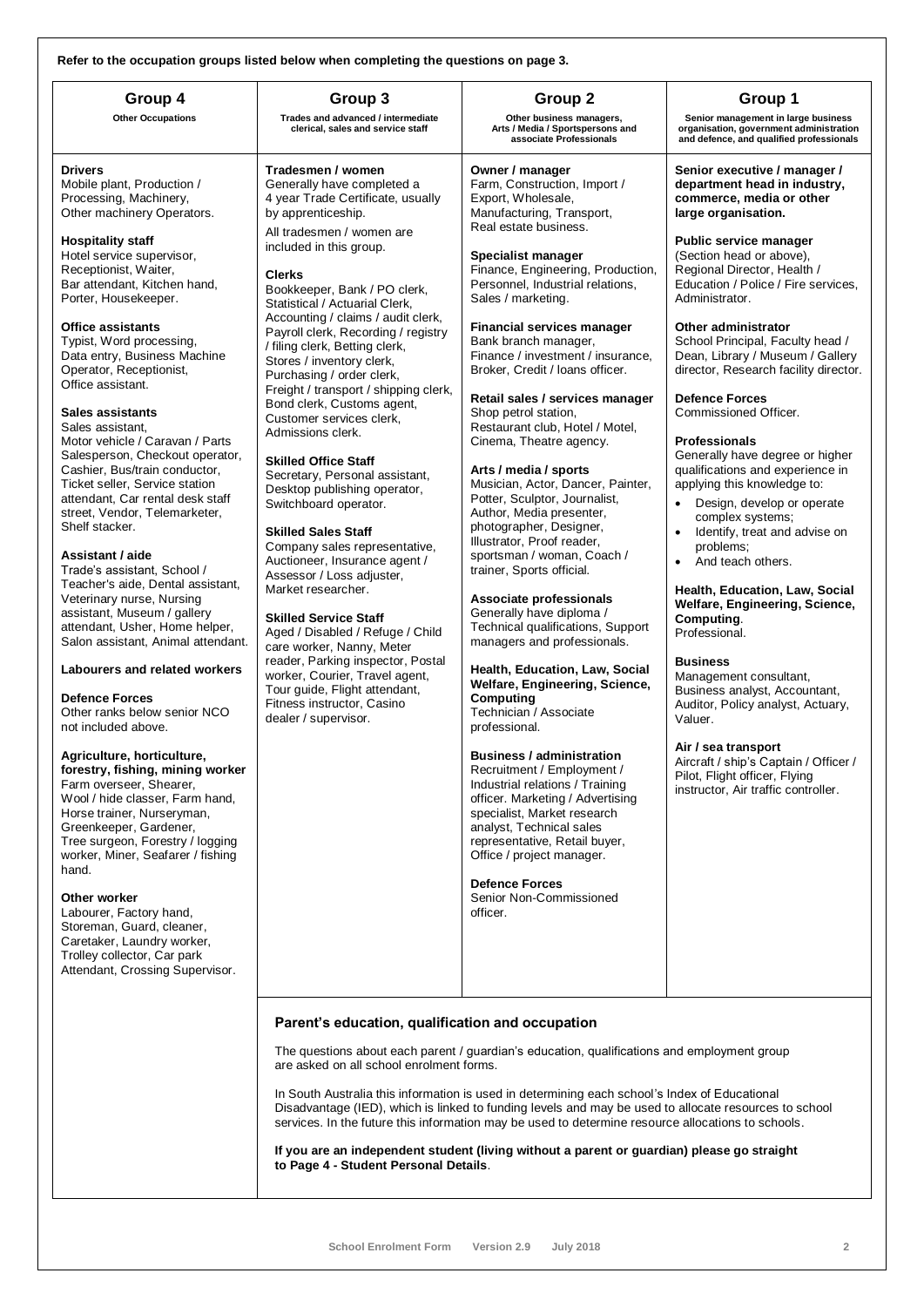| Parent 1 or Legal Guardian 1<br>(Birth or Adoptive parent)                                                                                                                                                                                                                            | <b>Parent 2 or Legal Guardian 2</b><br>(Birth or Adoptive parent)                                                                                                                                                                                                                     |  |  |  |
|---------------------------------------------------------------------------------------------------------------------------------------------------------------------------------------------------------------------------------------------------------------------------------------|---------------------------------------------------------------------------------------------------------------------------------------------------------------------------------------------------------------------------------------------------------------------------------------|--|--|--|
| Mr / Mrs / Ms / Other:                                                                                                                                                                                                                                                                | Mr / Mrs / Ms / Other:                                                                                                                                                                                                                                                                |  |  |  |
| Family Name:                                                                                                                                                                                                                                                                          | Family Name:                                                                                                                                                                                                                                                                          |  |  |  |
| Given Names:                                                                                                                                                                                                                                                                          | Given Names:                                                                                                                                                                                                                                                                          |  |  |  |
| $\Box$ Male<br><b>Q</b> Female<br>Sex:                                                                                                                                                                                                                                                | $\Box$ Male<br>$\Box$ Female<br>Sex:                                                                                                                                                                                                                                                  |  |  |  |
| Relationship to student:                                                                                                                                                                                                                                                              | Relationship to student:                                                                                                                                                                                                                                                              |  |  |  |
| Employment status:                                                                                                                                                                                                                                                                    | Employment status:                                                                                                                                                                                                                                                                    |  |  |  |
| Occupation:                                                                                                                                                                                                                                                                           | Occupation:                                                                                                                                                                                                                                                                           |  |  |  |
|                                                                                                                                                                                                                                                                                       |                                                                                                                                                                                                                                                                                       |  |  |  |
| * What is the occupation group of parent 1 / guardian 1?<br>Please select the appropriate parental occupation<br>group from the list on page 2.                                                                                                                                       | * What is the occupation group of parent 2 / guardian 2?<br>Please select the appropriate parental occupation group<br>from the list on page 2.                                                                                                                                       |  |  |  |
| • If the person is not currently in paid work but has had a job in the last 12 months<br>or has retired in the last 12 months, please use the person's last occupation.<br>• If the person has not been in paid work in the last 12 months, enter 8 above.                            | • If the person is not currently in paid work but has had a job in the last 12 months<br>or has retired in the last 12 months, please use the person's last occupation.<br>• If the person has not been in paid work in the last 12 months, enter 8 above.                            |  |  |  |
| Place of work:                                                                                                                                                                                                                                                                        | Place of work:                                                                                                                                                                                                                                                                        |  |  |  |
| Work Phone Number:                                                                                                                                                                                                                                                                    | Work Phone Number:                                                                                                                                                                                                                                                                    |  |  |  |
| P/G1 Mobile Phone:                                                                                                                                                                                                                                                                    | P/G2 Mobile Phone:                                                                                                                                                                                                                                                                    |  |  |  |
| P/G1 Email:                                                                                                                                                                                                                                                                           | P/G2 Email:                                                                                                                                                                                                                                                                           |  |  |  |
| * What is the highest year of primary or secondary school the<br>parent 1 / guardian 1 has completed? (For persons who never<br>attended school, select 'Year 9 or equivalent or below'.)                                                                                             | * What is the highest year of primary or secondary school the<br>parent 2 / guardian 2 has completed? (For persons who never<br>attended school, select 'Year 9 or equivalent or below'.)                                                                                             |  |  |  |
| Year 12 or equivalent<br>$\Box$ 4                                                                                                                                                                                                                                                     | Year 12 or equivalent<br>4<br>ப                                                                                                                                                                                                                                                       |  |  |  |
| Year 11 or equivalent<br>3                                                                                                                                                                                                                                                            | Year 11 or equivalent<br>3<br>▫                                                                                                                                                                                                                                                       |  |  |  |
| Year 10 or equivalent<br>$\Box$ 2<br>Year 9 or equivalent, or below<br>$\Box$ 1                                                                                                                                                                                                       | Year 10 or equivalent<br>$\overline{2}$<br>□.<br>Year 9 or equivalent, or below<br>$\Box$ 1                                                                                                                                                                                           |  |  |  |
| * What is the level of the highest qualification the parent 1 /<br>quardian 1 has completed?<br>Bachelor degree or above<br>⊔ 7<br>Advanced diploma / Diploma<br>$\Box$ 6<br>Certificate I to IV (including trade certificate)<br>$\Box$ 5<br>No non-school qualification<br>$\Box$ 8 | * What is the level of the highest qualification the parent 2 /<br>quardian 2 has completed?<br>Bachelor degree or above<br>O 7<br>Advanced diploma / Diploma<br>$\Box$ 6<br>Certificate I to IV (including trade certificate)<br>$\Box$ 5<br>No non-school qualification<br>$\Box$ 8 |  |  |  |
| In which country was the parent 1 / guardian 1 born?                                                                                                                                                                                                                                  | In which country was the parent 2 / guardian 2 born?                                                                                                                                                                                                                                  |  |  |  |
|                                                                                                                                                                                                                                                                                       |                                                                                                                                                                                                                                                                                       |  |  |  |
| If not born in Australia, what was the date the parent 1 / guardian 1<br>arrived in Australia?                                                                                                                                                                                        | If not born in Australia, what was the date the parent 2 / guardian 2<br>arrived in Australia?                                                                                                                                                                                        |  |  |  |
| <b>MM</b><br>ΥY<br>DD                                                                                                                                                                                                                                                                 | YY<br>DD<br><b>MM</b>                                                                                                                                                                                                                                                                 |  |  |  |
| * Does the parent 1 / guardian 1 speak a<br>$\Box$ No, English only<br>language other than English at home?<br>□ Yes                                                                                                                                                                  | * Does the parent 2 / guardian 2 speak a<br>$\Box$ No, English only<br>language other than English at home?<br>$\square$ Yes                                                                                                                                                          |  |  |  |
| If yes, what is the main language the parent 1 / guardian 1 speaks<br>at home?                                                                                                                                                                                                        | If yes, what is the main language the parent $2/$ guardian 2 speaks<br>at home?                                                                                                                                                                                                       |  |  |  |
|                                                                                                                                                                                                                                                                                       |                                                                                                                                                                                                                                                                                       |  |  |  |
| Does this Parent or Guardian require an<br>□ No<br>interpreter?<br>□ Yes                                                                                                                                                                                                              | Does this Parent or Guardian require an<br>□ No<br>interpreter?<br>□ Yes                                                                                                                                                                                                              |  |  |  |
| Language for Translation:                                                                                                                                                                                                                                                             | Language for Translation:                                                                                                                                                                                                                                                             |  |  |  |
|                                                                                                                                                                                                                                                                                       |                                                                                                                                                                                                                                                                                       |  |  |  |
| What is the cultural background of Parent 1 / Guardian 1?                                                                                                                                                                                                                             | What is the cultural background of Parent 2 / guardian 2?                                                                                                                                                                                                                             |  |  |  |
|                                                                                                                                                                                                                                                                                       |                                                                                                                                                                                                                                                                                       |  |  |  |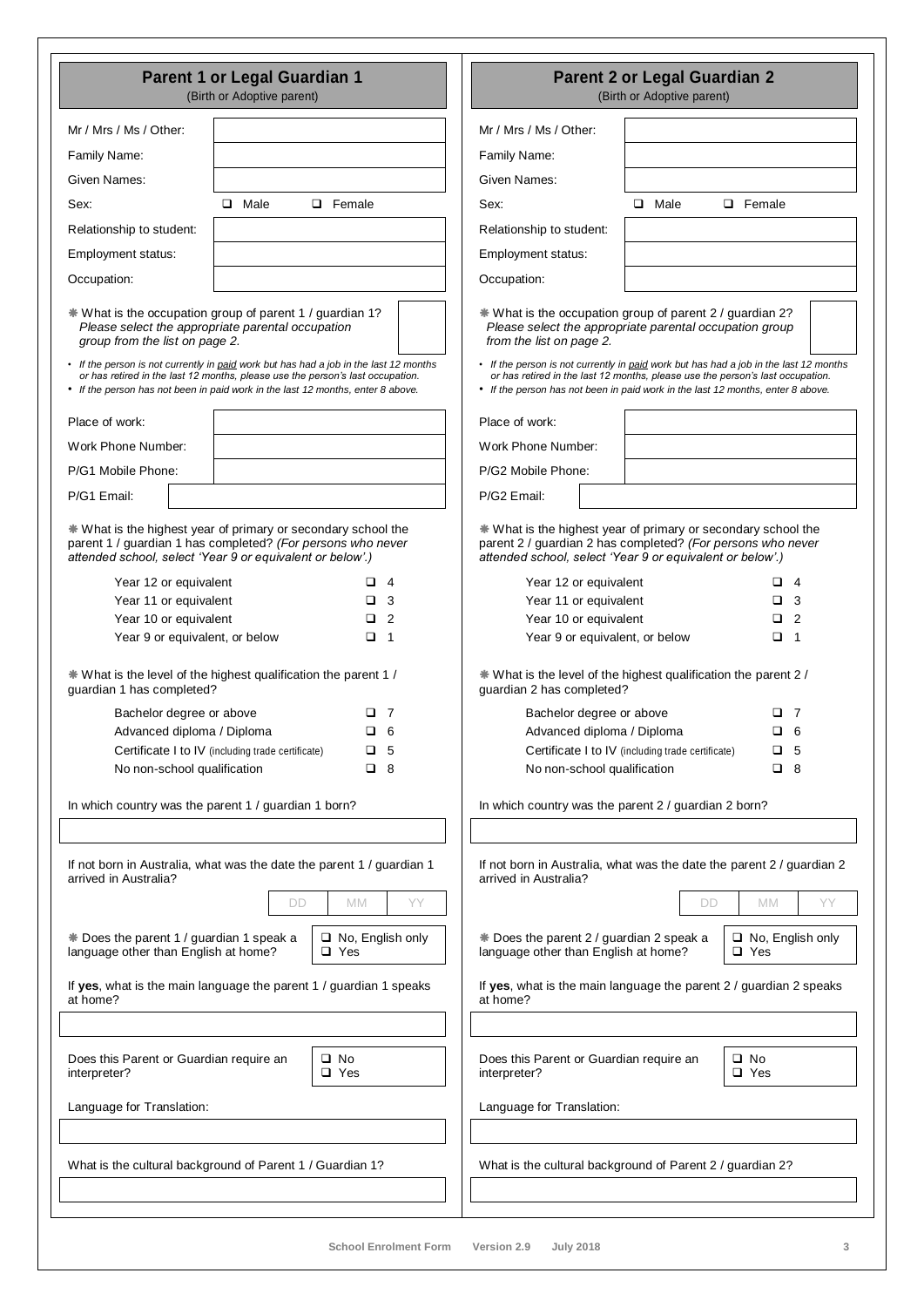### **Student Personal Details (Please provide proof of Birth)**

| Family Name:                                                                                                                                                                           |                 |                              |                                                                                                                   |            | <b>School Use Only</b>                                                                                                                            |
|----------------------------------------------------------------------------------------------------------------------------------------------------------------------------------------|-----------------|------------------------------|-------------------------------------------------------------------------------------------------------------------|------------|---------------------------------------------------------------------------------------------------------------------------------------------------|
| Given Names:                                                                                                                                                                           |                 |                              |                                                                                                                   |            | Has proof of Birth been provided?                                                                                                                 |
| Preferred Name:                                                                                                                                                                        |                 |                              |                                                                                                                   |            | No<br>Yes                                                                                                                                         |
| Date of Birth:<br><b>DD</b>                                                                                                                                                            | YY<br><b>MM</b> | * Sex:                       | $\Box$ Male<br>$\Box$ Female                                                                                      |            | Has proof of Residence<br>Documentation been provided?<br><b>No</b><br>Yes                                                                        |
| How far does the student live from the School?                                                                                                                                         |                 |                              |                                                                                                                   |            | School No:                                                                                                                                        |
| Has this student been approved for School Card Assistance at<br>his / her previous school?                                                                                             |                 |                              | $\Box$ Yes<br>□ No                                                                                                |            | ED ID:                                                                                                                                            |
| * Is the student of Australian Aboriginal or Torres Strait Islander origin?<br>(For persons of both Australian Aboriginal or Torres Strait Islander origin,<br>tick both 'Yes' boxes.) |                 |                              | $\square$ No<br>□ Yes, Australian Aboriginal<br>Yes, Torres Strait Islander                                       |            | Student ID:<br>School Year Level:                                                                                                                 |
| What is the student's previous school?                                                                                                                                                 |                 |                              | If overseas, nominate country. If interstate, nominate state.                                                     |            | <b>Census Year Level:</b>                                                                                                                         |
|                                                                                                                                                                                        |                 |                              | If no previous school, nominate preschool, kindergarten, etc.                                                     |            | Roll Class:                                                                                                                                       |
| # In which country was the student born?                                                                                                                                               |                 | $\Box$ Australia             | $\Box$ Other – please specify below                                                                               |            | FTE:                                                                                                                                              |
|                                                                                                                                                                                        |                 |                              |                                                                                                                   |            | Campus:                                                                                                                                           |
|                                                                                                                                                                                        |                 |                              | For a student born overseas with a date of Arrival in Australia on or after 1/1/2006, a "Visa sub-class" must be  |            | House:                                                                                                                                            |
| fees and must have a letter of offer / confirmation from International Education Services.                                                                                             |                 |                              | entered. Refer to Visa in passport or visa grant letter for e-visas. Some temporary residents are required to pay |            | <b>Enrolment Date:</b>                                                                                                                            |
| Refer to the Overseas Student Factsheet - https://myintranet.learnlink.sa.edu.au<br>Management on EDSAS                                                                                |                 |                              | Intranet > Operations and Management > Information and Records Management > Site Data Collection > Student Data   |            | <b>Permanent Resident:</b><br>Origin:                                                                                                             |
| If other, on what date did the student arrive in Australia?                                                                                                                            |                 |                              | YY<br>DD<br><b>MM</b>                                                                                             |            | Visa Sub-Class:                                                                                                                                   |
| Visa Sub-Class:                                                                                                                                                                        |                 | Religion: (optional)         |                                                                                                                   |            | NESB:                                                                                                                                             |
| Passport Number:                                                                                                                                                                       |                 |                              | Refugee: Permission to Flag? □ No □ Yes                                                                           |            | EALD:<br>No<br>Yes                                                                                                                                |
| What is the student's cultural background?                                                                                                                                             |                 |                              |                                                                                                                   |            | IELP / NAP Transfer:<br><b>No</b><br>Yes                                                                                                          |
| Does the site need to be aware of any cultural and/or religious requirements? Please advise:                                                                                           |                 |                              |                                                                                                                   |            |                                                                                                                                                   |
|                                                                                                                                                                                        |                 |                              |                                                                                                                   |            |                                                                                                                                                   |
| * Does the student speak a language other than English at home?                                                                                                                        |                 |                              | $\Box$ No, English only                                                                                           | □ Yes      |                                                                                                                                                   |
| Main language:                                                                                                                                                                         |                 |                              | Other language/s:                                                                                                 |            |                                                                                                                                                   |
| Does the student attend an after-hours Ethnic school?                                                                                                                                  |                 |                              | $\square$ No                                                                                                      | $\Box$ Yes |                                                                                                                                                   |
| If Yes, which school?                                                                                                                                                                  |                 |                              | Which language is studied?                                                                                        |            |                                                                                                                                                   |
| Is this student in care?                                                                                                                                                               |                 | $\square$ No                 | $\Box$ Yes                                                                                                        |            |                                                                                                                                                   |
| enrolment process. These forms will provide the necessary information for data input.                                                                                                  |                 |                              |                                                                                                                   |            | If Yes, has the 'Enrolling Children and Young People in Care' process been followed? Further details will be provided via Student Support Service |
| Does this student receive AUSTUDY?                                                                                                                                                     |                 | $\square$ No                 | $\Box$ Yes                                                                                                        |            |                                                                                                                                                   |
| Does this student receive ABSTUDY?                                                                                                                                                     |                 | $\square$ No                 | □ Yes                                                                                                             |            |                                                                                                                                                   |
|                                                                                                                                                                                        |                 | <b>School Enrolment Form</b> | Version 2.9<br><b>July 2018</b>                                                                                   |            |                                                                                                                                                   |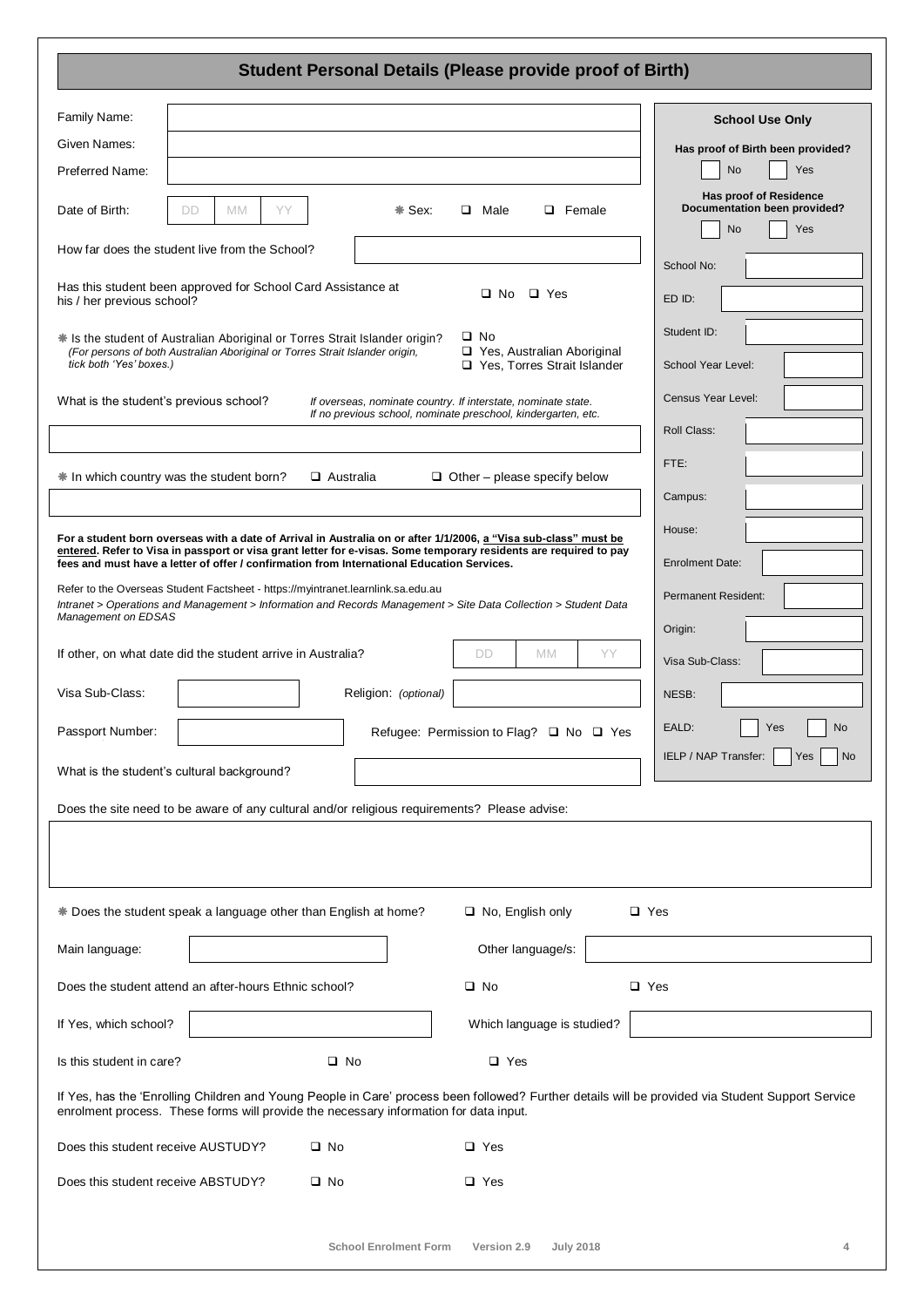| <b>Family/Home Contact Details</b>         |                                                                                                                                          |  |  |  |  |  |  |  |
|--------------------------------------------|------------------------------------------------------------------------------------------------------------------------------------------|--|--|--|--|--|--|--|
| Family Phone Number:                       | Silent number?<br>$\square$ No<br>$\Box$ Yes                                                                                             |  |  |  |  |  |  |  |
| Family Mobile Phone:                       |                                                                                                                                          |  |  |  |  |  |  |  |
| Family Email Address:                      |                                                                                                                                          |  |  |  |  |  |  |  |
|                                            |                                                                                                                                          |  |  |  |  |  |  |  |
|                                            | <b>Student Address Details (Please provide proof of Residence)</b>                                                                       |  |  |  |  |  |  |  |
| <b>Mailing Address</b>                     | (Of Parent / Guardian with whom student lives the majority of school week)                                                               |  |  |  |  |  |  |  |
| Name to be used for all<br>correspondence: | eg Mr and Mrs Black, Ms B Green                                                                                                          |  |  |  |  |  |  |  |
| Address Line 1:                            |                                                                                                                                          |  |  |  |  |  |  |  |
| Address Line 2:                            |                                                                                                                                          |  |  |  |  |  |  |  |
| Suburb / Town:                             | Postcode:                                                                                                                                |  |  |  |  |  |  |  |
| Country (if not Australia):                | Student Mobile Number:                                                                                                                   |  |  |  |  |  |  |  |
| Hundred: *                                 | Section: *                                                                                                                               |  |  |  |  |  |  |  |
| RAPID No (if applicable):                  | UHF:<br>MHz<br>$\blacksquare$<br>$\blacksquare$                                                                                          |  |  |  |  |  |  |  |
| Student's Email Address:                   |                                                                                                                                          |  |  |  |  |  |  |  |
|                                            |                                                                                                                                          |  |  |  |  |  |  |  |
|                                            | Residential Address (If different from above Mailing Address)                                                                            |  |  |  |  |  |  |  |
| Name to be used for all<br>correspondence: | eg Mr and Mrs Black, Ms B Green                                                                                                          |  |  |  |  |  |  |  |
| Address Line 1:                            |                                                                                                                                          |  |  |  |  |  |  |  |
| Address Line 2:                            |                                                                                                                                          |  |  |  |  |  |  |  |
| Suburb / Town:                             | Postcode:                                                                                                                                |  |  |  |  |  |  |  |
| Country (if not Australia):                | Student Mobile Number:                                                                                                                   |  |  |  |  |  |  |  |
| Hundred: *                                 | Section: *                                                                                                                               |  |  |  |  |  |  |  |
| RAPID No (if applicable):                  | UHF:<br>MHz<br>$\blacksquare$<br>$\blacksquare$                                                                                          |  |  |  |  |  |  |  |
| Student's Email Address:                   |                                                                                                                                          |  |  |  |  |  |  |  |
|                                            | If you have other addresses which need to be documented $(B - B)$ illing),<br>please note in any other information / comments on page 8. |  |  |  |  |  |  |  |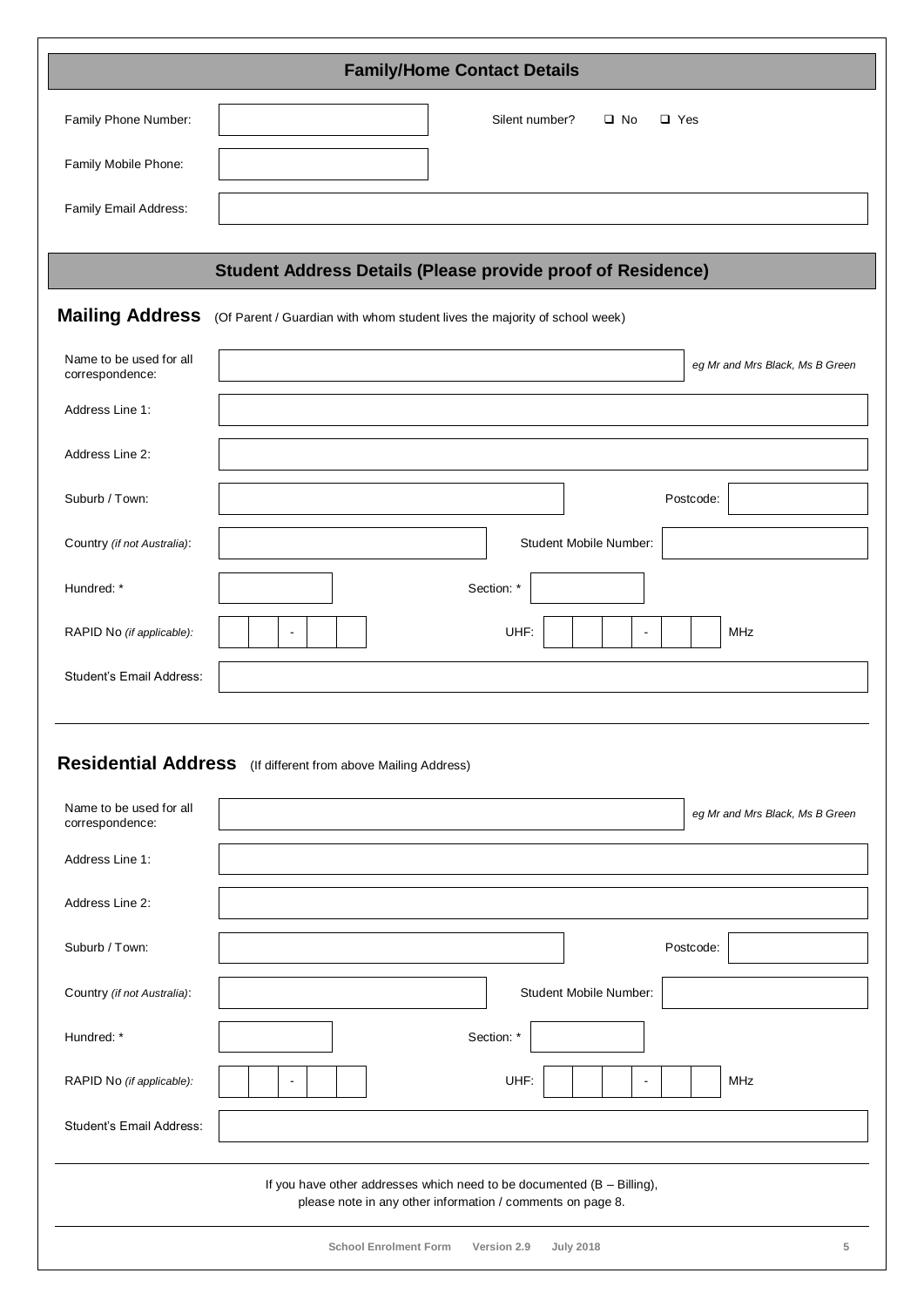#### **Emergency Contacts if Parent or Guardian cannot be contacted or unable to collect student. Note: Includes permission to provide overnight care.**

| <b>Priority 1</b>                                                          |                                                                                                 |                                          |             |                        |                  |                                                               |      |            |        |
|----------------------------------------------------------------------------|-------------------------------------------------------------------------------------------------|------------------------------------------|-------------|------------------------|------------------|---------------------------------------------------------------|------|------------|--------|
| Name:                                                                      |                                                                                                 |                                          | Home Phone: |                        |                  |                                                               |      | Silent?    | $\Box$ |
| Relationship:                                                              |                                                                                                 |                                          |             | Mobile Phone:          |                  |                                                               |      |            |        |
|                                                                            |                                                                                                 |                                          | Work Phone: |                        |                  |                                                               | Ext: |            |        |
| <b>Priority 2</b>                                                          |                                                                                                 |                                          |             |                        |                  |                                                               |      |            |        |
| Name:                                                                      |                                                                                                 |                                          | Home Phone: |                        |                  |                                                               |      | Silent?    | □      |
| Relationship:                                                              |                                                                                                 |                                          |             | Mobile Phone:          |                  |                                                               |      |            |        |
|                                                                            |                                                                                                 |                                          | Work Phone: |                        |                  |                                                               | Ext: |            |        |
| <b>Priority 3</b>                                                          |                                                                                                 |                                          |             |                        |                  |                                                               |      |            |        |
| Name:                                                                      |                                                                                                 |                                          | Home Phone: |                        |                  |                                                               |      | Silent?    | $\Box$ |
| Relationship:                                                              |                                                                                                 |                                          |             | Mobile Phone:          |                  |                                                               |      |            |        |
|                                                                            |                                                                                                 |                                          | Work Phone: |                        |                  |                                                               | Ext: |            |        |
| <b>Priority 4</b>                                                          |                                                                                                 |                                          |             |                        |                  |                                                               |      |            |        |
| Name:                                                                      |                                                                                                 |                                          | Home Phone: |                        |                  |                                                               |      | Silent?    | □      |
| Relationship:                                                              |                                                                                                 |                                          |             | Mobile Phone:          |                  |                                                               |      |            |        |
|                                                                            |                                                                                                 |                                          | Work Phone: |                        |                  |                                                               | Ext: |            |        |
|                                                                            |                                                                                                 | <b>Transport to School</b>               |             |                        |                  |                                                               |      |            |        |
|                                                                            |                                                                                                 |                                          |             |                        |                  |                                                               |      |            |        |
| Usual mode of transport:                                                   |                                                                                                 |                                          |             | Bus Pass No:           |                  |                                                               |      |            |        |
| School Bus Route AM1:                                                      |                                                                                                 |                                          | Stop:       |                        |                  | Time:                                                         |      |            |        |
| School Bus Route AM2:                                                      |                                                                                                 |                                          | Stop:       |                        |                  | Time:                                                         |      |            |        |
| School Bus Route PM1:                                                      |                                                                                                 |                                          | Stop:       |                        |                  | Time:                                                         |      |            |        |
| School Bus Route PM2:                                                      |                                                                                                 |                                          | Stop:       |                        |                  | Time:                                                         |      |            |        |
| Conveyance Allowance:                                                      |                                                                                                 | (Approval Number)                        |             | Allowance Expiry Date: | DD               | MM                                                            | YY   |            |        |
| Vehicle Reg. No:                                                           |                                                                                                 | Driver if other student:                 |             |                        |                  |                                                               |      |            |        |
|                                                                            |                                                                                                 | <b>Medical Conditions</b>                |             |                        |                  |                                                               |      |            |        |
|                                                                            |                                                                                                 |                                          |             |                        |                  |                                                               |      |            |        |
|                                                                            | Does your child have a diagnosed medical condition which might need first aid?                  |                                          |             |                        |                  | $\square$ No                                                  |      | $\Box$ Yes |        |
| If Yes, please tick the relevant conditions:<br>Acquired Brain Injury<br>о |                                                                                                 | Gastrostomy<br>о                         |             |                        | $\Box$           | Oncology                                                      |      |            |        |
| $\Box$<br>Asthma                                                           |                                                                                                 | Hearing Impaired<br>о                    |             |                        | $\Box$           | Oral Eating and Drinking                                      |      |            |        |
| Cerebral Palsy<br>□                                                        |                                                                                                 | <b>Heart Condition</b><br>□              |             |                        | ❏                | Seizures                                                      |      |            |        |
| Continence<br>$\Box$<br>$\Box$<br><b>Cystic Fibrosis</b>                   |                                                                                                 | Joint Conditions<br>□<br>Medication<br>□ |             |                        | $\Box$<br>$\Box$ | Severe Allergy Anaphylaxis<br><b>Transfer and Positioning</b> |      |            |        |
| $\Box$<br><b>Diabetes</b>                                                  |                                                                                                 | $\Box$<br>Mild Allergy                   |             |                        | $\Box$           | Visually Impaired                                             |      |            |        |
| If other, please specify:                                                  |                                                                                                 |                                          |             |                        |                  |                                                               |      |            |        |
| Does your child need extra routine health support?                         | (e.g. support with medication management, continence care, psychological issues)                |                                          |             |                        |                  | $\square$ No                                                  |      | $\Box$ Yes |        |
| Is plan attached?                                                          | If Yes, the school will need a health care plan from the treating doctor / health professional. |                                          |             |                        |                  | $\square$ No                                                  |      | $\Box$ Yes |        |
|                                                                            |                                                                                                 | <b>School Enrolment Form</b>             | Version 2.9 | <b>July 2018</b>       |                  |                                                               |      |            | 6      |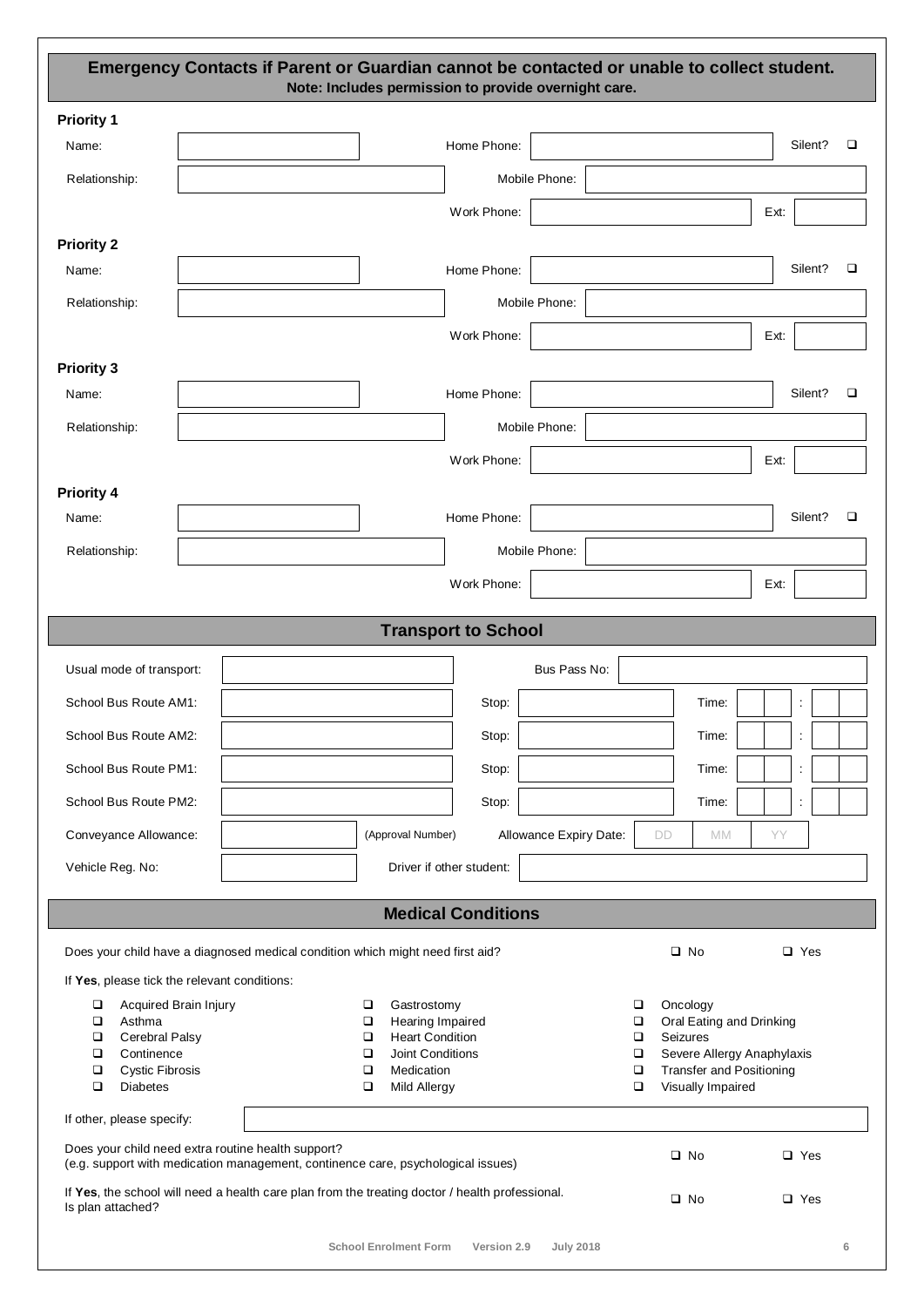| <b>Court Orders</b>                                                                                                                               |    |    |     |              |            |  |
|---------------------------------------------------------------------------------------------------------------------------------------------------|----|----|-----|--------------|------------|--|
| Are there any current Court-sanctioned orders relating to this student?<br>If Yes, a copy of the order must be provided for the school's records. |    |    |     | $\square$ No | $\Box$ Yes |  |
| On what date was the Full Court order issued?                                                                                                     | DD | MM | YY. |              |            |  |
| Details:                                                                                                                                          |    |    |     |              |            |  |
|                                                                                                                                                   |    |    |     |              |            |  |
|                                                                                                                                                   |    |    |     |              |            |  |
|                                                                                                                                                   |    |    |     |              |            |  |
|                                                                                                                                                   |    |    |     |              |            |  |
|                                                                                                                                                   |    |    |     |              |            |  |

## **Other Parent / Guardian / Carer**

| Resides at the same address as the student? | $\Box$ Yes | $\square$ No | Reports<br>Correspondence<br>$\Box$<br>$\Box$ Access<br>$\Box$ |   |
|---------------------------------------------|------------|--------------|----------------------------------------------------------------|---|
| Mr / Mrs / Ms / Other                       |            |              | Sex:<br>$\Box$ Female<br>Male<br>$\Box$                        |   |
| Family Name:                                |            |              |                                                                |   |
| Given Names:                                |            |              | Phone Number:<br>Silent?                                       | □ |
| Relationship to student:                    |            |              | Mobile Number:                                                 |   |
| Mailing Title:                              |            |              |                                                                |   |
| Address Line 1:                             |            |              |                                                                |   |
| Address Line 2:                             |            |              |                                                                |   |
| Address Line 3:                             |            |              |                                                                |   |
| Suburb / Town:                              |            |              | Postcode:                                                      |   |
| Country (if not Australia):                 |            |              |                                                                |   |
| Email Address:                              |            |              |                                                                |   |

### **Siblings**

| <b>Full Name</b> | <b>Sex</b>                   |               | Date of Birth    |           |           | <b>Attends this School?</b> |            |  |
|------------------|------------------------------|---------------|------------------|-----------|-----------|-----------------------------|------------|--|
|                  | $\Box$ Male                  | $\Box$ Female | DD               | <b>MM</b> | YY        | $\square$ No                | $\Box$ Yes |  |
|                  | $\Box$ Male                  | $\Box$ Female | DD               | <b>MM</b> | YY        | $\square$ No                | $\Box$ Yes |  |
|                  | $\Box$ Male                  | $\Box$ Female | DD               | <b>MM</b> | <b>YY</b> | $\square$ No                | $\Box$ Yes |  |
|                  | $\Box$ Male                  | $\Box$ Female | DD               | <b>MM</b> | YY        | $\square$ No                | $\Box$ Yes |  |
|                  | $\Box$ Male                  | $\Box$ Female | DD               | <b>MM</b> | <b>YY</b> | $\square$ No                | $\Box$ Yes |  |
|                  | <b>School Enrolment Form</b> | Version 2.9   | <b>July 2018</b> |           |           |                             | 7          |  |